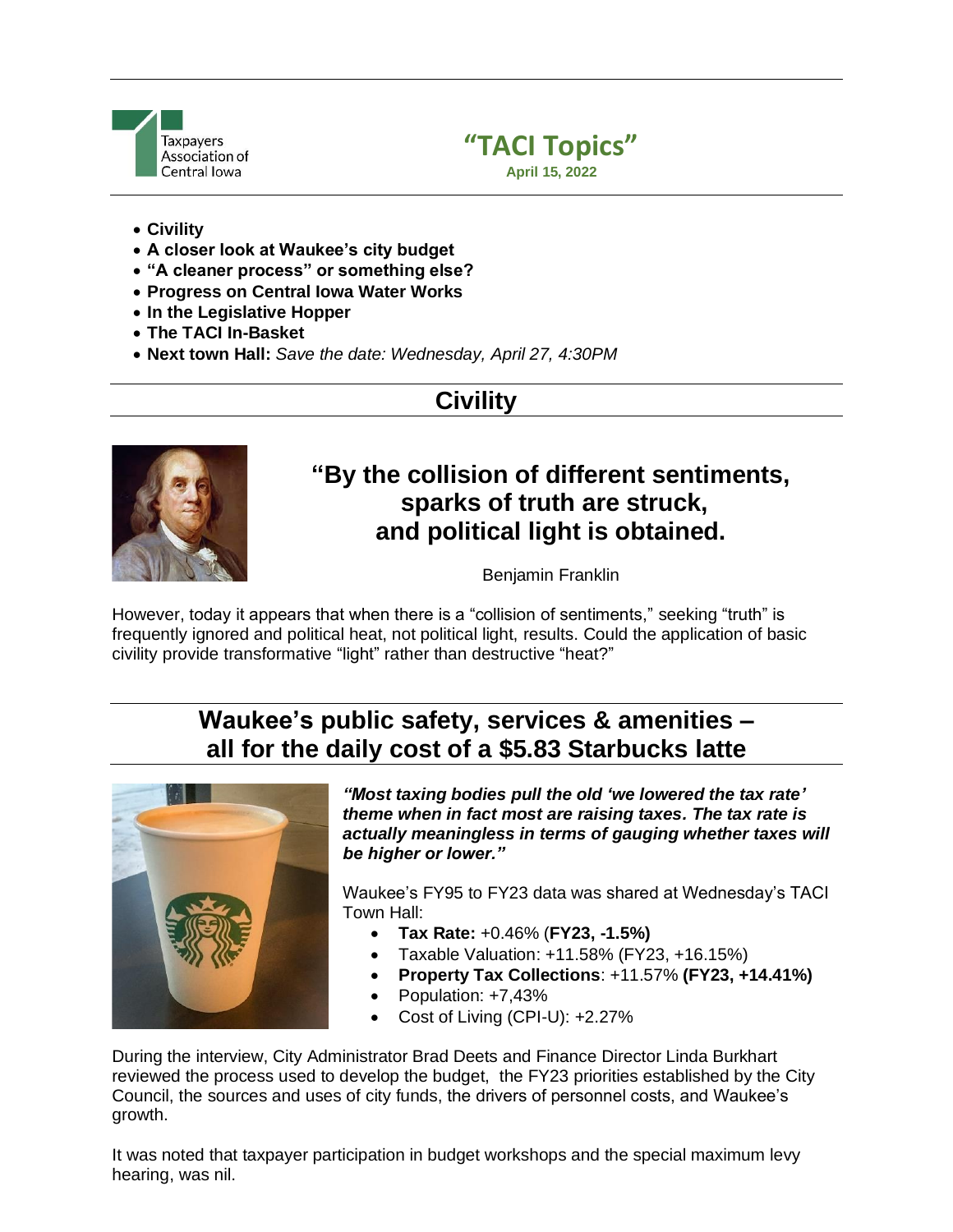So is the increase in property tax collections, multiple times the increase in population, household income, and CPI justified? Are the costs to the family in a \$300,000 home for Waukee's public safety, services & amenities worth the daily cost of a \$5.83 Starbucks latte?

Relevant documents are being posted at the [Town Hall website.](https://tacitownhall.org/next-town-hall-36/)

# **What's the real issue? "A cleaner process"… or something else?**



At a special meeting yesterday, on a 5-1 vote (Supervisor McCoy dissenting) the Polk County Board of Supervisors passed a "Resolution approving creation of the Polk County Behavioral Health and Disability Services Department and essential positions."

"A cleaner process" and "getting ride of a layer of bureaucracy" were two suggested reasons for changing the responsibility for developing and overseeing a local network of services and support for people who have

mental health and other disabilities, from a private, nonprofit organization, governed by a community board, to the Board of Supervisors.

Questions pending:

- Why was Supervisor McCoy the only one asking questions?
- Why was Liz Cox (CEO, Polk County MHDS Region), one of the two individuals not taken from non-profit Region to the Polk County payroll?
- If the County was working toward a smooth transition, why was the CEO locked out of her office (and the MHDS Region files) following the special meeting?
- Will the new organization have public members as the 13 other state MHDS regions do? Apparently, state legislation was proposed last night to require such.
- How are existing contract requirements between the State and the existing MHDS Region to this new Polk County Department going to be addressed?
- What assets, in addition to staff, may the County seek from the Region?
- What will happen to the other existing operations, homes, services, and assets of the existing non-profit?
- What is the urgency? The existing structure has been in place since 1977.

The proceedings of the special board meeting may be viewed at: https:www.youtube.com/watch?v=pWbYEik4SWU

# Waukee

### **Central Iowa Water Works**

During Wednesday's TACI Town Hall, City Administrator Brad Deets discussed Waukee's support of the Central Iowa Water Works initiative.

"First and foremost, we are supportive of the regional system. From our purview we don't believe, necessarily, that it is going to reduce the cost of water; we do think, long term, that it has implications that it will reduce future increases in the cost of water. There are limited sources of that water, and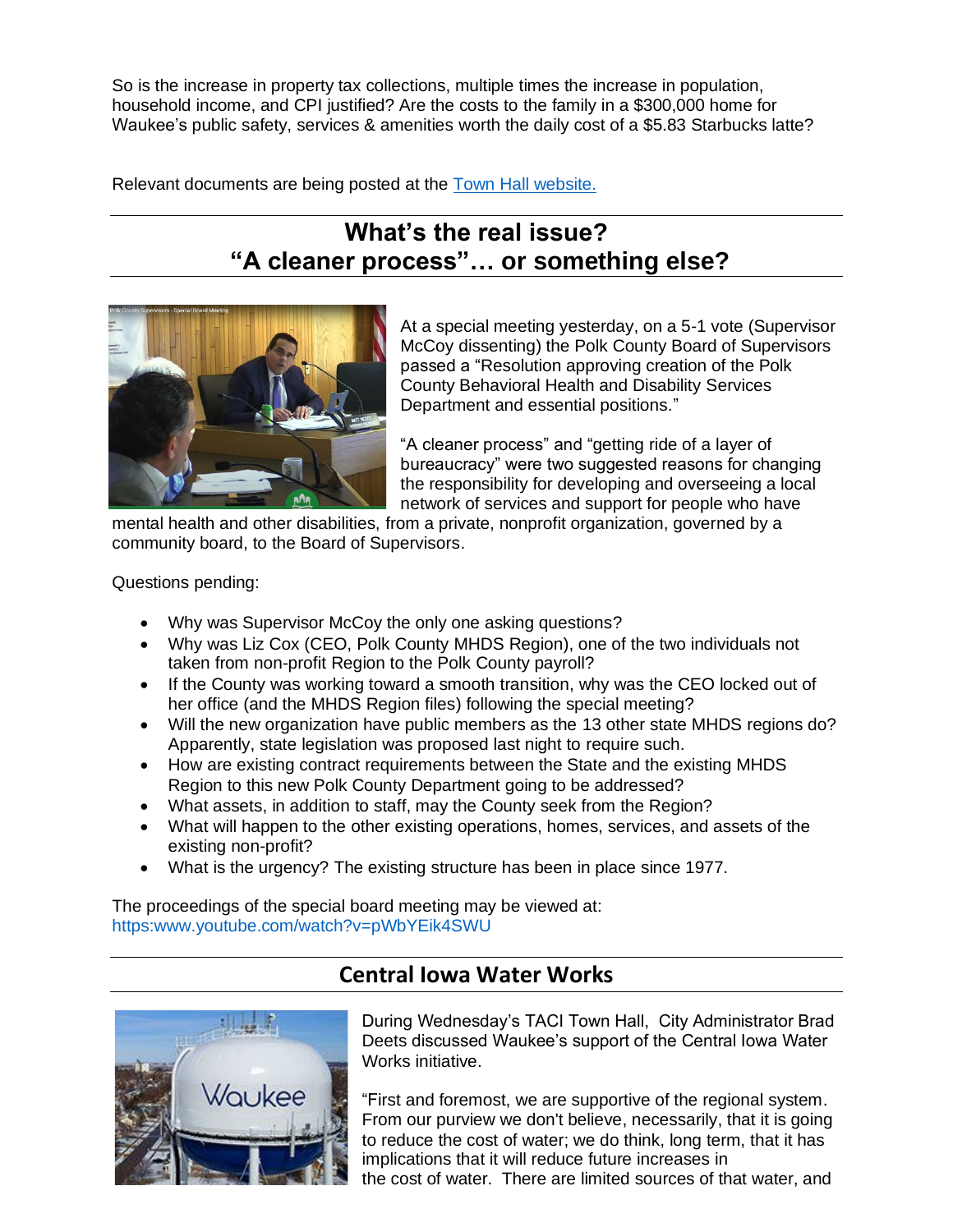there is a generality that if we work together, and have a larger system, then your efficiencies are going to be better and your costs, although they may not go down dramatically, they shouldn't increase dramatically either."

As of today, the following central Iowa communities have approved resolution of support:

- ✓ Altoona
- ✓ Ankeny
- Bondurant
- ✓ Clive
- ✓ Des Moines Water Works (Includes customers in:) Alleman, Berwick Water Cumming, Pleasant Hill Unincorporated Polk Co, Runnels, Windsor Hts.
- ✓ Grimes
- ✓ Johnston
- ✓ Norwalk Polk City
- ✓ Urbandale Water Utility Warren Water District
- ✓ Waukee
- ✓ West Des Moines Water Works
- ✓ Xenia Rural Water District

### **In the Legislative Hopper**



The last TACI Topics noted that "With significant elections upcoming, it appears that every effort is being made to adjourn by the 100<sup>th</sup> day of the session (April 19<sup>th</sup>) when per diem expenses end for legislators."

Such may not be the case.

For the first 100 days of the session, Iowa legislators receive per-diem payments consisting of \$126.75 per day for Polk County lawmakers, and \$169 for others. They also receive a base salary of \$25,000, plus

mileage reimbursement of \$0.39/mile.

Now, quickly approaching the end of legislator per diem, where do things stand?

Nine budget bills drafted by the House now reside in the Senate Appropriations Committee, awaiting further action. The Senate however has yet to send, or return, a single budget proposal to the House.

House Speaker Grassley noted, "We're in a bit of a holding pattern until that happens, which thankfully has allowed me to get some work done to get the farm ready for planting season."

Ultimately, any differences that exist between House and Senate bills will need to be resolved before adjournment. And, in addition to appropriations, the Legislature and the Governor have matters they want to be addressed before the session concludes. Enter the "Standings" bill, a "catchall" that appears annually in the waning hours of the session that address these issues

Stay tuned as it's not over until final adjournment, "Sine Die."